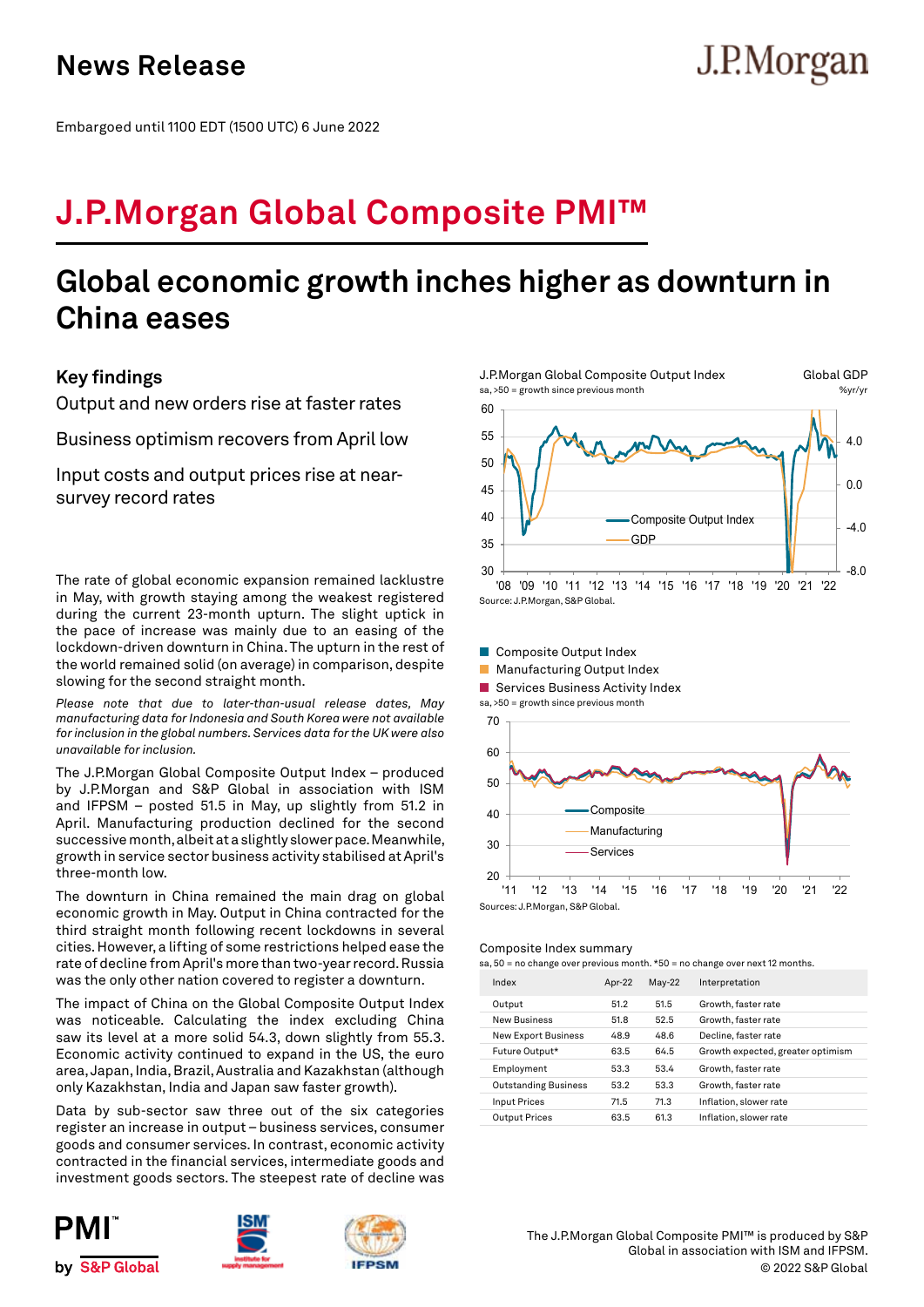## in the latter.

May saw a mild improvement in the rate of expansion of incoming new business, with growth strengthening in both the manufacturing and service sectors. The trend in international trade flows remained downbeat, however, with new export business decreasing for the third straight month and at the quickest pace since July 2020. The euro area, Japan, China, Russia and Brazil all saw new export orders contract during the latest survey month.

The global economic outlook remained positive during May, with companies forecasting (on average) that output would rise over the coming 12 months. Moreover, the overall degree of positivity inched up from April's one-and-a-half year low.

Employment increased for the twenty-first consecutive month in May, with the rate of jobs growth matching the highest during that sequence. Staffing levels rose at a faster pace at service providers than in manufacturing. Employment increased in the US, euro area, Japan, Brazil and Australia. Global backlogs of work continued to accumulate despite increase capacity, with work-in-hand (but not yet completed) rising for the fifteenth month running.

Price inflationary pressure remained elevated during May. Rates of increase in input costs and output charges were both among the steepest in the survey history (albeit slower than in the prior survey month).

## **Global Services Summary**

The J.P.Morgan Global Services Business Activity Index posted 52.2 in May, unchanged from April, to remain at a level below its average for the current 23-month sequence of growth. Output rose in almost all of the nations covered, the exceptions being China and Russia.

Underpinning the latest rise in business activity was faster growth in new work received, higher employment and increased intakes of new export business. Input-price inflation accelerated to a 200-month high, leading to a further steep increase in average output charges.

## **Comment**

Olya Borichevska, Global Economist at J.P.Morgan, said:

*"The all-industry composite PMI moved up half a point in May reversing part of the 2.5pt drop in the index from February to April. The improvement in May was concentrated in the EM where China and Russia saw large improvements against declines across much of the DM. The move up in China suggests the worst of the recent outbreak is over for the time being. In Russia the shock to the economy from sanctions looks limited based on the PMI survey. Elsewhere in the report It was positive to see employment series hold up suggesting continued strength in the labor markets. Price pressures remain high according to the latest survey."*

## Services Index summary

sa, 50 = no change over previous month. \*50 = no change over next 12 months.

| Index                       | Apr-22 | $May-22$ | Interpretation                    |
|-----------------------------|--------|----------|-----------------------------------|
| <b>Business Activity</b>    | 522    | 52.2     | Growth, same rate                 |
| <b>New Business</b>         | 52.3   | 53.1     | Growth, faster rate               |
| <b>New Export Business</b>  | 51.2   | 50.9     | Growth, slower rate               |
| Future Activity*            | 64.1   | 65.8     | Growth expected, greater optimism |
| Employment                  | 54.0   | 54.0     | Growth, same rate                 |
| <b>Outstanding Business</b> | 53.3   | 53.5     | Growth, faster rate               |
| <b>Input Prices</b>         | 71.4   | 717      | Inflation, faster rate            |
| Prices Charged              | 63.4   | 61.2     | Inflation, slower rate            |

## Business Activity Index

**Consumer Services** 

- **Business Services**
- **Financial Services**

sa, >50 = growth since previous month



## **Contact**

Olya Borichevska Economic & Policy Research J.P.Morgan Chase Bank New York olya.e.borichevska@jpmorgan.com

Joanna Vickers Corporate Communications S&P Global T: +44 207 260 2234 joanna.vickers@spglobal.com

Rob Dobson Director S&P Global Market Intelligence T: +44 1491 461 095 rob.dobson@spglobal.com

If you prefer not to receive news releases from S&P Global, please email katherine.smith@ spglobal.com. To read our privacy policy, click here.